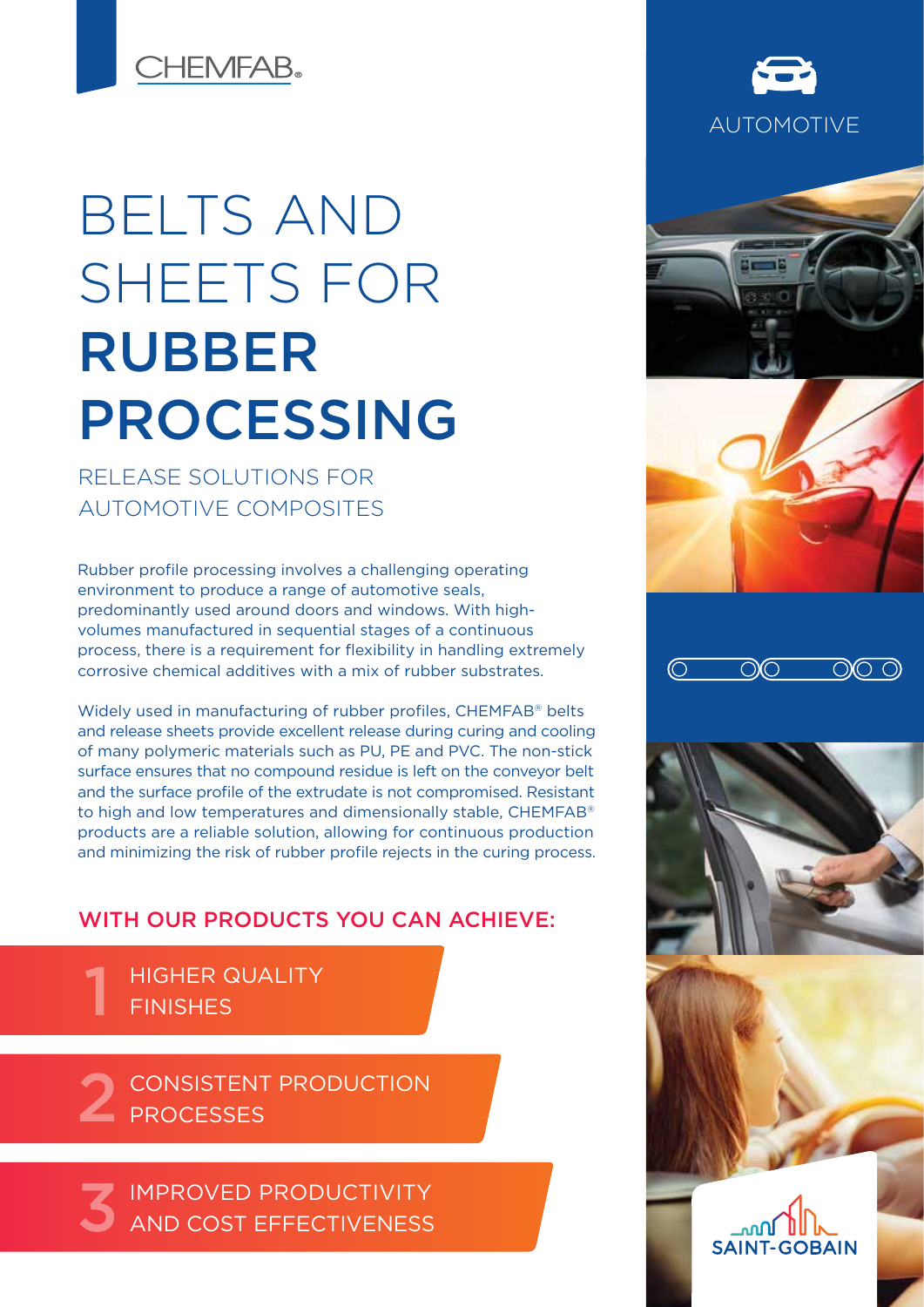## OPTIMAL RELEASE

pushed through dies under pressure. This part of the process creates a profile which then goes via the surface for this heavy chemical load. These nonstages of crosslinking, heat treatment and curing stick PTFE products ensure that final products before it takes its final finished shape.

solutions travel.

At the extrusion stage, the unvulcanised rubber is They act as a release surface for all the sequential This continuous system, sometimes up to 40 metres coated fabrics offer long lasting release and long, is the route that the CHEMFAB<sup>®</sup> release minimize the risk of unplanned downtime, when processing stages, as well as the transportation release perfectly from the belt at each processing stage. Hard wearing and smooth, CHEMFAB® residue from a previous batch requires clean-up.

### IMPROVING PRODUCTIVITY

Non-stick and chemically inert, CHEMFAB® release solutions allow processing of nearly every different combination of rubber compounds and chemical activators. Your process can therefore operate on one single line using the same process conveyor belt.

By retaining their PTFE non-stick surface performance, CHEMFAB® products secure that no compound residue is left on the belt.

manufacturing process. They eliminate the need to use silicone and fluoropolymer based spray coatings, which can be difficult and time consuming to apply in a controlled manner. CHEMFAB® release solutions can be supplied as fabric rolls, cut-to-size sheets or provided as continuous belts – easy to install and remove by operators or maintenance personnel. Throughout all stages of rubber profile processing, CHEMFAB® belts enable the transport and release in rapidly changing operating conditions. Mechanically stable, they retain their dimensional properties and are resilient to the abrasive rubber compounds and aggressive chemicals. Used by customers who want uninterrupted production, these products have consistent heat conductivity and provide easy release at each stage of the rubber profile

This reduces the need for stoppages for cleaning, which in turn means faster turnarounds and higher production volumes. Their ability to perform reliably over lengthy periods in a sticky and harsh environment, means that process efficiencies and productivity can be improved, reducing the cost of the final component.

## ENSURING CONSISTENT PRODUCTION

#### HIGHER QUALITY FINISHES

The finish quality of rubber profiles is vital – both and relaxation so the profiles are made with no for their performance under all conditions - and to meet ever more demanding aesthetic requirements. interruptions to the flow. This ensures a highquality finish and reduces the occurrence of scrap and rework.

Mechanical stability of CHEMFAB® conveyor belts means that the profiles can be processed at highspeed in a continuous manner. Dimensionally stable under hot and low temperatures, CHEMFAB® products allow for the expansion, shrinkage product can be adjusted to achieve desired imprint. As no compound residue is left on the working surface, the required finish of the extrudate is not compromised, while surface of the CHEMFAB®